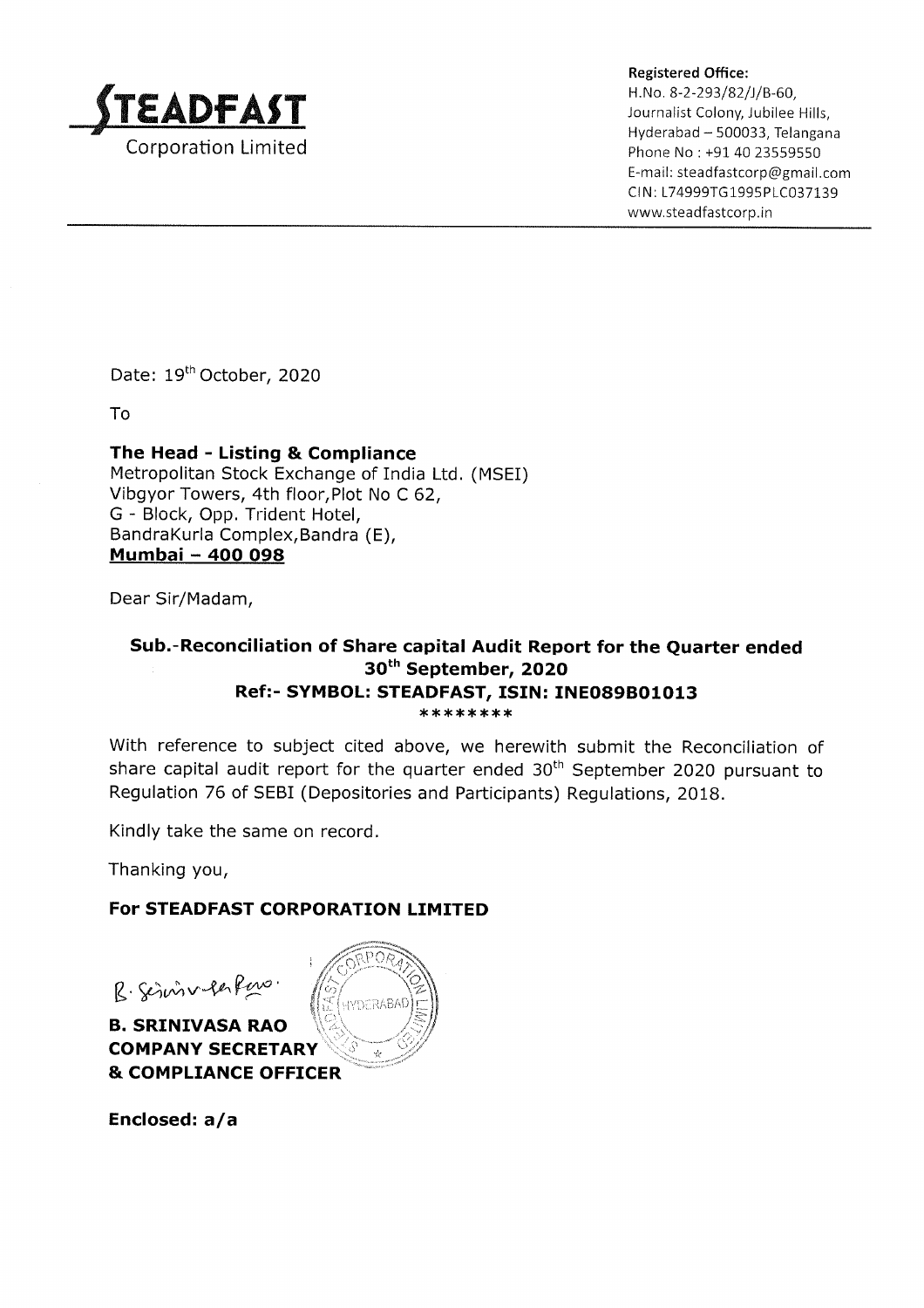

6-2-1085/B, Flat No. 105, **Badam Sohana Apartments** Beside Dega Tower, Raj Bhavan Road, Somajiquda. Hyderabad - 500 082. Office: 93923 69579 Mobile: 93923 99570 E-mail: bhaskararaoandco@gmail.com

## **RECONCILIATION OF SHARE CAPITAL AUDIT**

|    | 1. For Period Ended                                                        | 30 <sup>th</sup> September, 2020                                                            |  |  |  |
|----|----------------------------------------------------------------------------|---------------------------------------------------------------------------------------------|--|--|--|
|    | $2.$ ISIN                                                                  | INE089B01013                                                                                |  |  |  |
|    | 3. Face Value                                                              | $Rs.10/-$                                                                                   |  |  |  |
|    | 4. Name of the Company                                                     | <b>Steadfast Corporation Limited</b>                                                        |  |  |  |
|    | 5. Registered Office Address                                               | H.No.8-2-293/82/J/B-60, Journalist<br>Colony,<br>Jubilee Hills, Hyderabad-500 033 Telangana |  |  |  |
|    | 6. Correspondence Address                                                  | H.No.8-2-293/82/J/B-60, Journalist<br>Colony,<br>Jubilee Hills, Hyderabad-500 033 Telangana |  |  |  |
|    | 7. Telephone No.<br>Fax Nos.                                               | $(040)$ 23559550<br>(040) 23559550                                                          |  |  |  |
|    | 8. Email address                                                           | steadfastcorp@gmail.com                                                                     |  |  |  |
| 9. | Names of the Stock Exchanges where<br>the company's securities are listed. | Metropolitan Stock Exchange of India Limited<br>(MSEI)                                      |  |  |  |

|                                            | Number of Shares | % of Total Issued<br>Capital |
|--------------------------------------------|------------------|------------------------------|
| 10. Issued Capital                         | 7131000          | 100.00                       |
| 11. Listed Capital MSEI Limited            | 7131000          | 100.00                       |
| 12. Held in Dematerialization Form in CDSL | 1487946          | 20.87                        |
| 13. Held in Dematerialization Form in NSDL | 5317731          | 74.57                        |
| 14. Physical                               | 325323           | 4.56                         |
| 15. Total No. of Shares (12+13+14)         | 7131000          | 100,00                       |
| 16. Reasons for Differences, if any        | NII.             |                              |

17. Certifying the Details of Changes in Share Capital during the quarter under consideration as per the table below:

| Partic<br>ul<br>ar<br>e | No. of Shares | Applied for<br>listing | Applied/Not   Listed on Stock<br>Exchanges<br>(Specify Names) | Whether<br>intimate<br>d to<br>CDSL | <b>Whether</b><br>intimated<br>to NSDL | In Prin. Appr.<br>Pending for<br>SE (Specify<br>Names) |
|-------------------------|---------------|------------------------|---------------------------------------------------------------|-------------------------------------|----------------------------------------|--------------------------------------------------------|
|                         | NΑ            |                        |                                                               | NА                                  |                                        | -NA-                                                   |

18. Register of Members is Updated (Yes / No) If not, updated up to which date

Yes **NA** 

19. Reference of previous quarter with regard to excess dematerialized shares, if any

**NA** 

20. Has the Company resolved the matter mentioned in point no.19 above in the current quarter? If not, reason why? N A